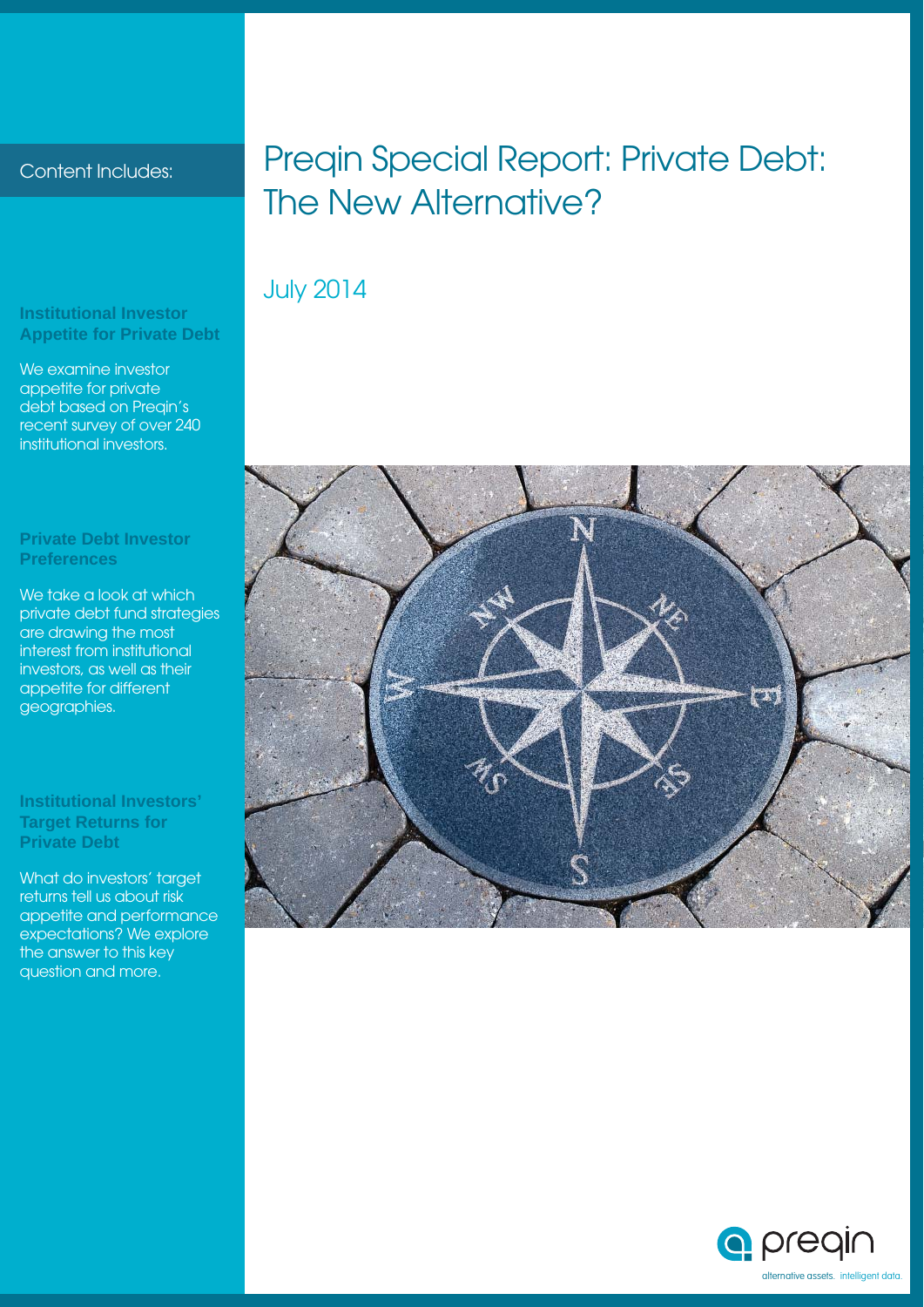

# Foreword

The private debt market has grown in recognition as an alternative source of value for investors globally in recent years. The continued regulatory development has affected traditional bank lending practices in the aftermath of global crisis, building opportunities for non-bank lenders, such as debt fund managers, to step into a larger role across the industry.

As such, an expanding group of investors with varying risk appetites are approaching private debt fund investments with several different goals in mind. We set out to investigate these investors' perspectives, risk appetites, preferences, and plans.

This research report examines the following:

- How do institutional investors view the private debt market?
- Do they consider the segment as private equity, fixed income, or a hybrid of structures?
- Which fund strategies are most sought after?
- What do target returns tell us about risk appetite and performance expectations?

In this report, we evaluate the latest investor sentiment toward closed-end private debt vehicles and strategies in order to assist fund managers in targeting institutional capital. The main component of this investigation is based on direct communication with 240+ institutional investors globally to assess their interest in the private debt market. Preqin research is developed in-house and executed by dedicated research teams globally.

We hope you find this report useful, and welcome any feedback you may have. For more information, please visit<www.preqin.com> or contac[t info@preqin.com.](mailto:info@preqin.com) 



#### **Author:**

Doug Paolillo [douglas.paolillo@preqin.com](mailto:douglaspaolillo@preqin.com)

#### **Contributors:**

Ryan Flanders rflanders@preqin.com

Tom Carr [tcarr@preqin.com](mailto:tcarr@preqin.com)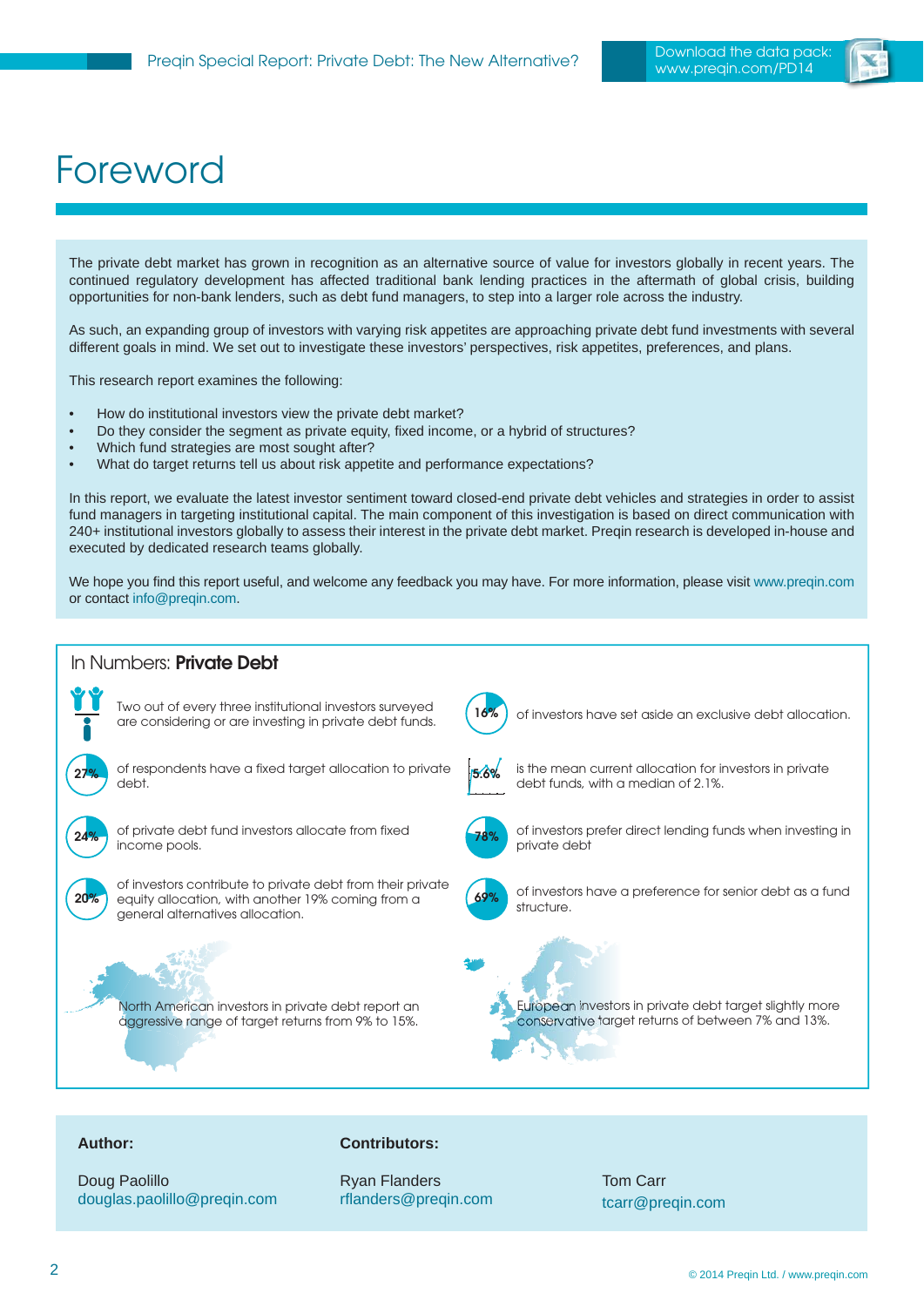

# Institutional Investor Appetite for Private Debt

#### On the Hunt for Yield

Private debt as a standalone asset class has welcomed sustained growth amid an alternatives landscape marked by consolidation and increased fundraising competition. The post-crisis appetite of investors for private debt exposure has developed aggressively as traditional fixed interest vehicles struggle to offer the attractive yield or risk profiles as before the credit crisis of 2008. This report investigates investor sentiment toward closed-end private debt funds in 2014 and beyond, when, unsurprisingly, fundraising success appears to be driven by significant market opportunity on the horizon. Preqin recently surveyed over 240 institutional investors to shed some light on where private debt fund commitments could be coming from in 2014.

The results of Preqin's survey show that the outlook for fund managers coming to market remains positive as capital flows out from corporate and sovereign debt towards the private sector in search of strong risk-adjusted returns. Increased regulatory pressure on banks has already boosted private lending activity in the US and will continue to fuel progress in Europe for the foreseeable future as alternative financing structures take hold. As a result of a heightened regulatory framework, banks continue to re-work traditional lending practices and maintain higher capital reserves. Direct lending, mezzanine and distressed debt strategies will continue to be a focus of investment firms as considerable opportunities arise. From here, a wide range of managers will compete to fill a lending vacuum in the global postregulatory climate; Preqin set out to find where their investor support is coming from.

#### Investor Review – Allocations on the Rise?

Preqin researchers recently surveyed over 240 institutional investors in an effort to investigate their plans in the near future. Two-thirds of investors surveyed are active in or are considering investing in private debt (Fig. 1). This strong proportion of investors is poised to maintain and expand, with continued warming toward the wide array of private debt fund structures. Among these investors, the mean current allocation to private debt instruments is 5.6%, with a median allocation of 2.1% (Fig. 2). Furthermore, 73% reported no target allocation, suggesting there may be opportunistic investing in the space, or the allocation is coming from broadly defined pools (Fig. 3).

While an increasing number of large public firms continue to organize and establish exclusively debt-focused units, a substantial share of investors plan to allocate to private debt from fixed income (24%), private equity (20%), and general alternatives buckets (19%) (Fig. 5). One large US-based pension fund told Pregin that they currently have a private debt allocation of 1.8% of total assets, pulled from a private equity bucket. These results show a clear fragmentation of the market, with some investors considering the vehicles as fixed income instruments and others classifying private debt funds under alternatives.

Fig. 1: Proportion of Institutional Investors Investing in Private Debt



Fig. 2: Institutional Investors' Average Current Allocation to Private Debt (As a Proportion of AUM)

| Mean Current Allocation to Private Debt   | 5.6% |
|-------------------------------------------|------|
| Median Current Allocation to Private Debt | 2.1% |

*Source: Preqin Investor Survey, March 2014*

Fig. 3: Proportion of Institutional Investors with a Target Allocation to Private Debt (Only Includes Firms that Invest in Private Debt)



*Source: Preqin Investor Survey, March 2014*

Fig. 4: Institutional Investors' Average Target Allocation to Private Debt (As a Proportion of AUM)\*

| Mean Target Allocation to Private Debt   | 6.8% |
|------------------------------------------|------|
| Median Target Allocation to Private Debt | 5.0% |

*Source: Preqin Investor Survey, March 2014*

*\*Please note: as shown in Fig. 3, many investors may not have a specifi c target allocation to private debt.*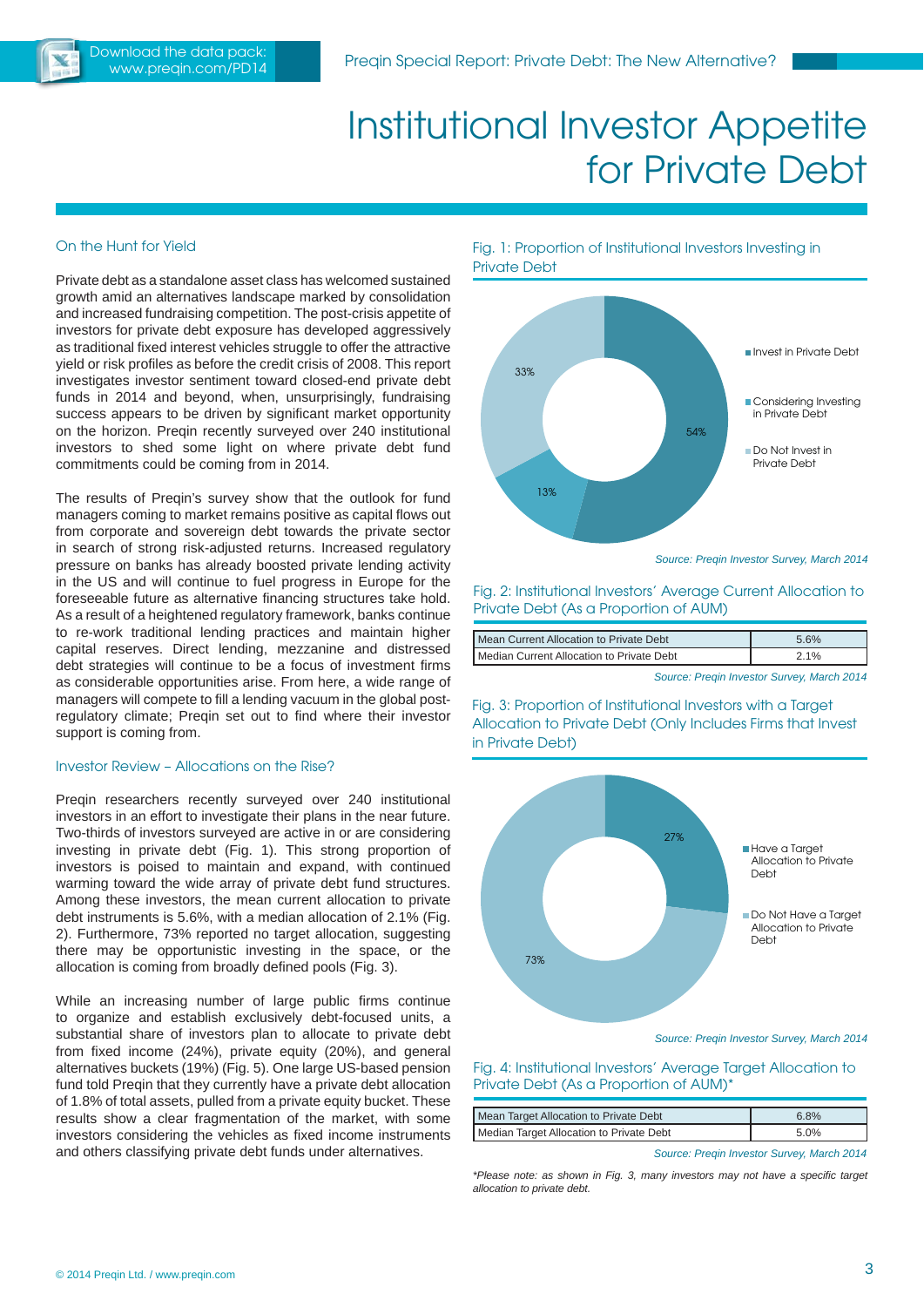# Dynamic, up-to-date, and industry-leading alternative assets data.

Access a wide range of free data and tools on Preqin's new Research Center Premium, including:



• Up-to-date **charts and league tables**

For free.

- Fund performance **benchmarking tools**
- **Slide decks** from recent Preqin presentations at conferences

Gaining access to Preqin's Research Center Premium is easy – to register for free today, please visit:

### [www.preqin.com/RCP](www.preqin.com/rcp)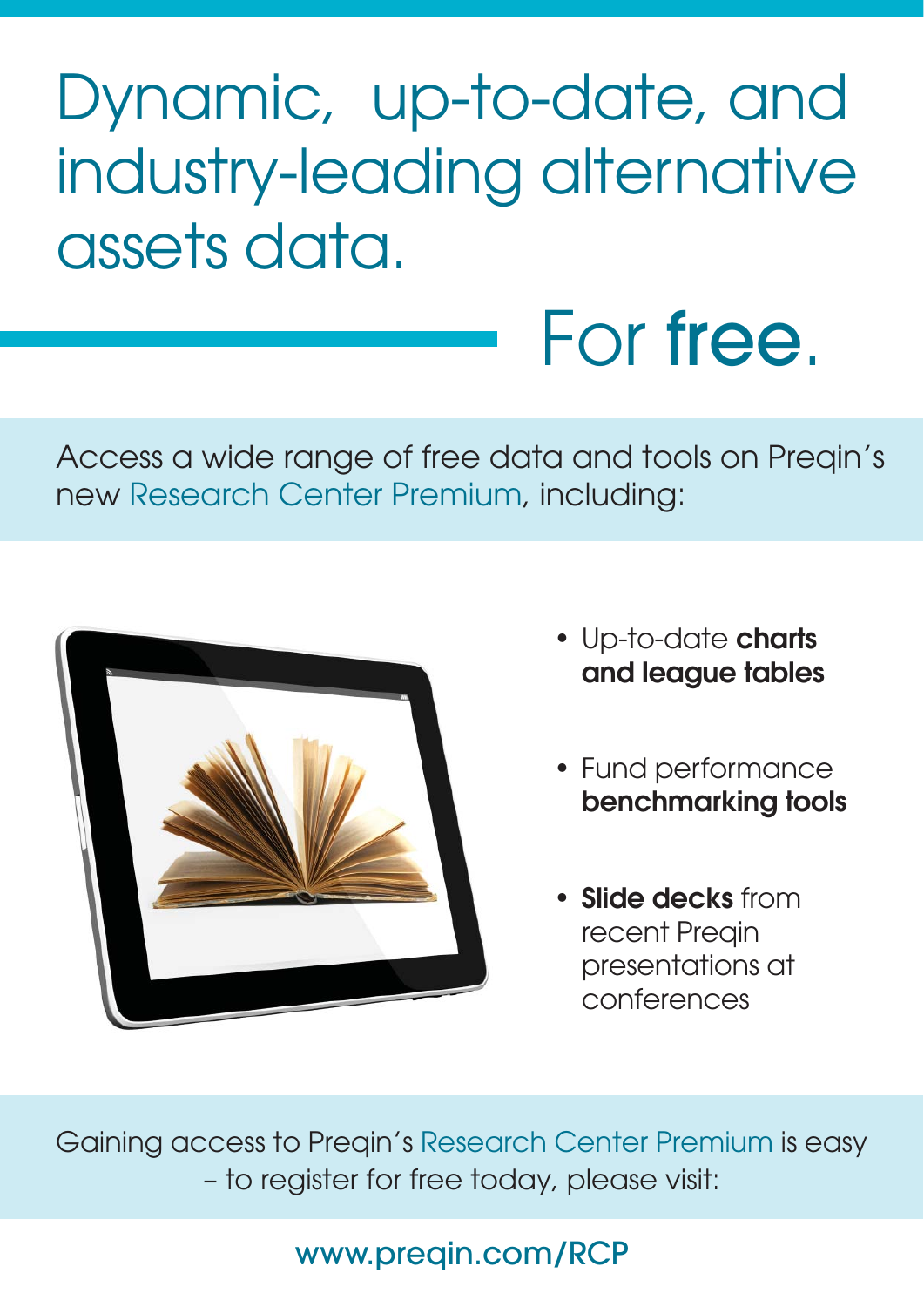

Interestingly, Preqin's survey revealed aggregated target returns for private debt investors globally to be within a range of 8%- 14%, reflecting the variety of investment goals and expectations among LPs. Signalling a divergence in risk appetite, target returns for investors vary across regions, with North Americabased investors typically targeting higher returns from their private debt portfolio (9%-15%) compared to their European counterparts (7%-13%).

Sixteen percent of investors surveyed have set aside a fixed allocation specifically for debt strategies. For example, San Antonio Fire and Police Pension Fund created a 6% target allocation to private debt in September 2012, and in H1 2014 approved a motion to search for an additional private debt fund manager to partner with. The observed proportion of private debt investors with a specified private debt allocation is likely to grow as presumably more institutions install personnel to oversee debt portfolios. Another sizable example is Stanislaus County Employees' Retirement Association, which made its initial foray into the private debt asset class in 2013, creating a long-term 7.5% target allocation to the asset class, with an allowable range of 2%-9% of total assets.

Aligning fund strategies and LP partiality remains a key issue for fundraisers in a complex private debt environment. As shown in Fig. 6, direct lending funds (78%) are currently the most attractive to investors, followed by distressed debt (59%) and mezzanine (61%) structures. The wide variety of fund structures available in the space can offer diversified exposure to investors, but Preqin's survey shows that investors have a strong preference for direct lending vehicles.

The majority of investors surveyed demonstrated an interest in senior debt structures, with 69% of respondents expressing a preference for the relatively protected arrangement (Fig. 7). The secured income offered by senior debt is often supported by real assets or revenue producing agreements. The aspect of collateral or contractual obligation is vital protection for riskaverse institutions.

Vehicles that include subordinated debt, such as mezzanine and blended structures fall further down with 50% and 43% of investors preferring these vehicles respectively (Fig. 7). The relative safety of senior debt vehicles appears to outweigh the more risky upside of uncollateralized components in mezzanine or other subsidiary debt classes. However, with the lowest proportion of respondents expressing interest in exposure to junior debt at 38%, there is clearly relative parity among the main sub-senior structures, as they are often packaged together in a varied fund scheme.

As might be expected, geographic investment preference skews strongly toward the west, with North America (74%), and Europe

Fig. 5: Breakdown of Investor Allocations Used for Private Debt Funds



*Source: Preqin Investor Survey, March 2014*

#### Fig. 6: Institutional Investors' Private Debt Fund Type **Preferences**



*Source: Preqin Investor Survey, March 2014*

(59%) receiving strong preference for private debt investment exposure (Fig. 8). Respondents were able to express several areas of interest, with most firms reporting from the top regions represented.

Presumably even more risk tolerant investors will prefer to remain within the confines of the countries with the most transparent legal systems, highest investment activity, and available market intelligence. These facilities are necessary to establish stable interest terms, uphold deal framework, and see through complex compliance mandates between lenders and borrowers.

#### Are You Active in Private Debt?

If you are actively working in the private debt space and would like to learn more about Preqin or add details on your firm, please get in touch with us:

[info@preqin.com](mailto:info@preqin.com) | <www.preqin.com>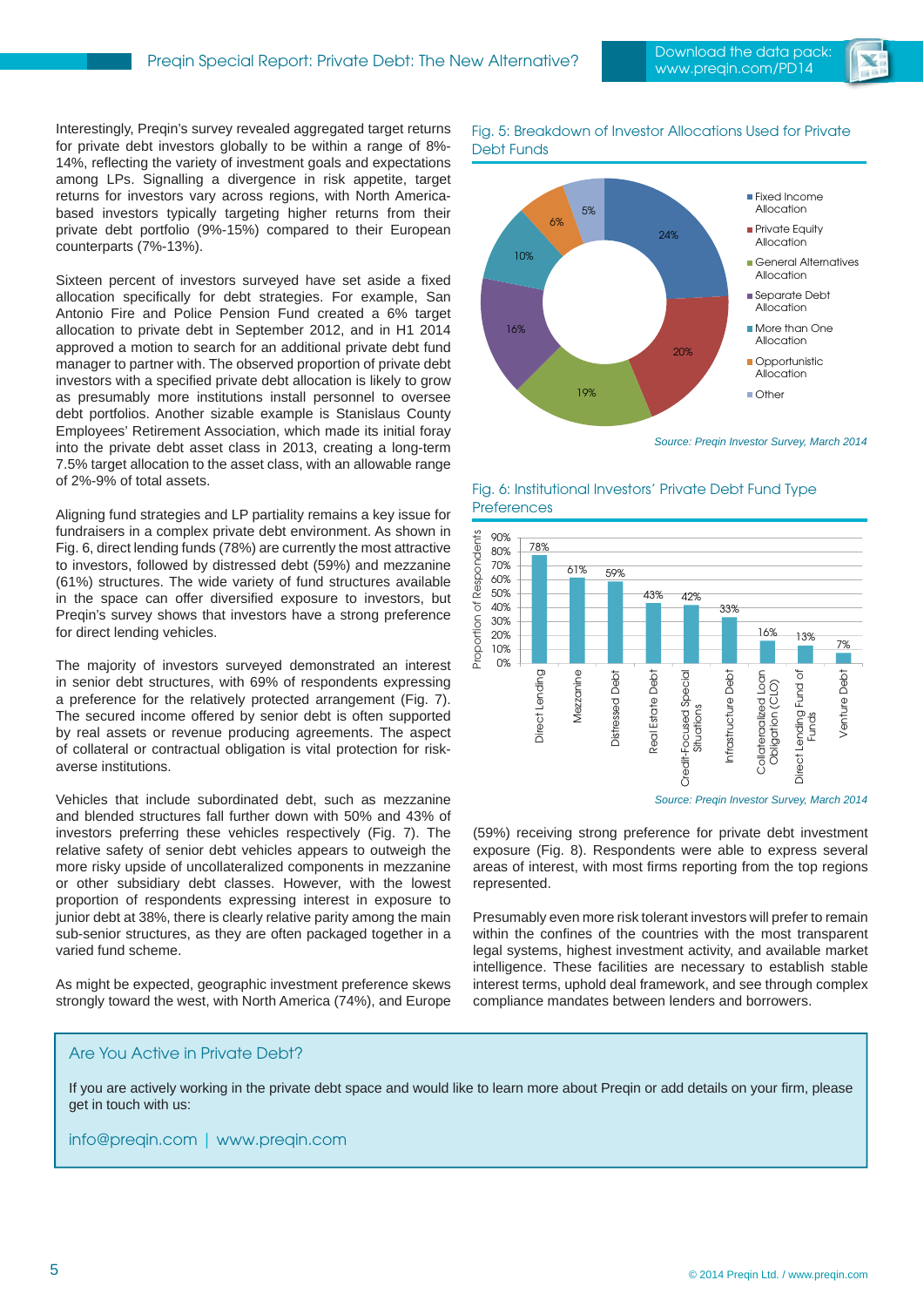

#### Fundraising Challenge – Positioned to Succeed

Large public investors led the way in 2013 with sizable commitments to private debt funds. Given the changed lending environment, private debt as an asset class is continuing to solidify itself in institutional portfolios. The trend of rising target allocations for fund investors continues to progress as favorable cash flow and capital structures are put into play.

Challenges remain, however, for private debt managers in search of commitments. The structure and positioning of funds is vital to fundraising success, especially for emerging managers, as the sources of institutional capital vary widely among investor portfolios. Identifying targets could be made easier by a shift in fixed allocations in relevant alternatives and fixed income buckets. As more eyes open globally to the establishment of private debt investing led by diversified North American institutions, the asset class has developed an identity separated from private equity and hedge fund classifications, which will aid would-be fundraisers in the future.

#### Market Opportunity – Defining a Strategy

With spread forecasts remaining tight and continuously low interest rates, investors are seeking specialty managers with a pedigree for performance while managing downside risk in the hunt for yield. The ability to identify opportunities, build partnerships, construct agreements, and raise capital moving forward will dictate the winners over the next few years of what could be a favorable time in opportunistic financing activity. In Europe alone, the need for new commercial debt will likely be quite high in the near term, particularly driven by the mandates of new regulations and a sustained economic recovery. Banks continue to become less important in the practice of traditional lending while still playing a large part by offering industry insight, administrative services through partnerships, and facilitating relationships.

#### Fig. 8: Institutional Investors' Geographic Preferences When Investing in Private Debt



*Source: Preqin Investor Survey, March 2014*

Fig. 7: Institutional Investors' Direct Lending Capital Structure Preferences



*Source: Preqin Investor Survey, March 2014*

Private debt managers coming to market will be well served understanding the investor's perspective toward the asset class as a whole. Most importantly, the ability to position a fund strategy to match LP risk tolerance and allocation preferences will likely be key for managers targeting fund commitments in 2014. The potential for immediate returns and low correlations offer coveted diversification for investors willing to take on relative illiquidity. A well defined and properly positioned debt fund will have the opportunity to target increasing pockets of capital as the story of private debt continues to develop.

#### Fig. 9: Institutional Investors' Target Returns for Private Debt (Against Absolute Return)

|        | Min   | <b>Max</b> |
|--------|-------|------------|
| Mean   | 8.56% | 13.95%     |
| Median | 8.00% | 14.00%     |

*Source: Preqin Investor Survey, March 2014*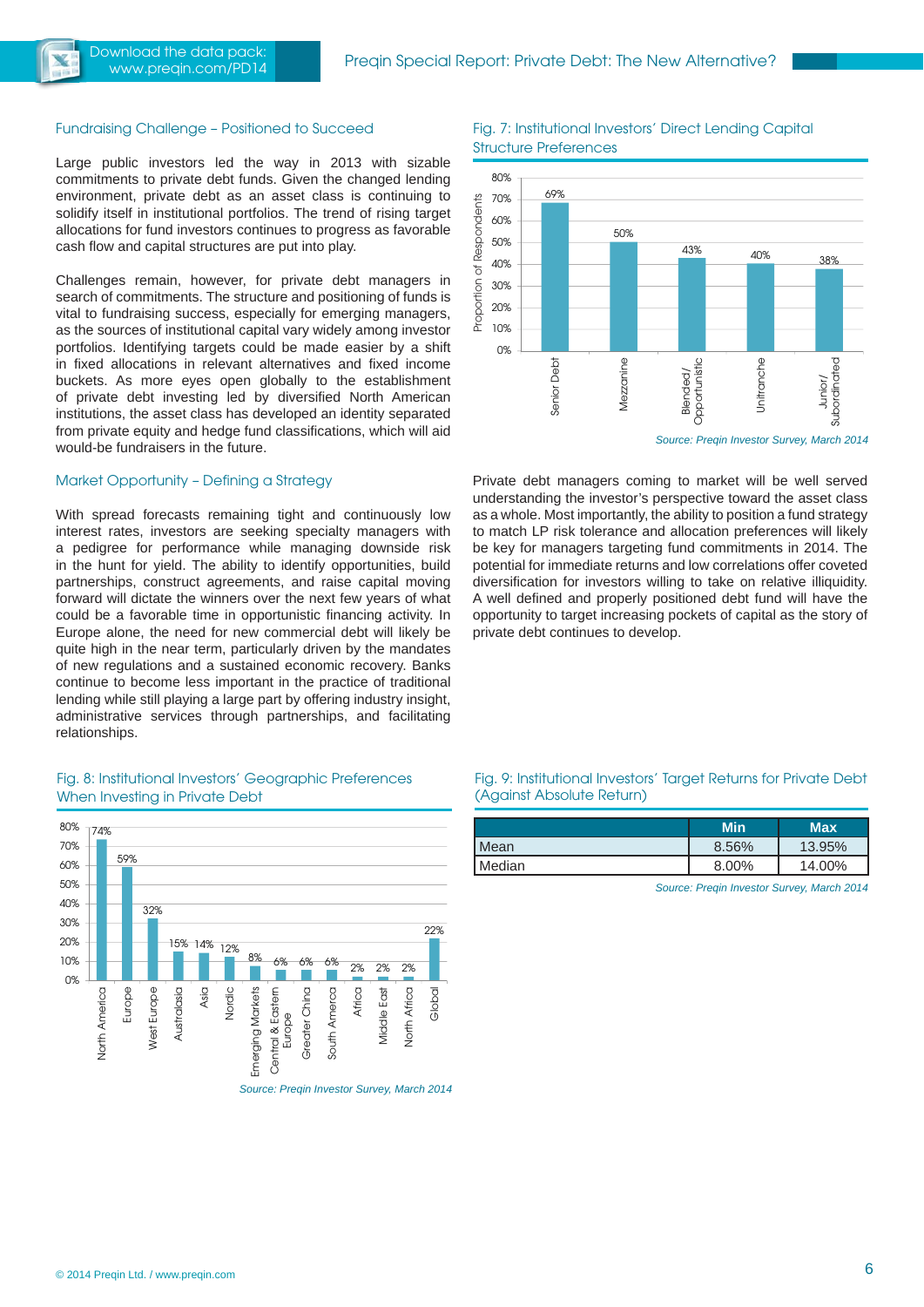

# Private Equity Online

Over the past 10 years, Preqin's data and intelligence has helped thousands of industry professionals located around the world to:



- **Source** new investors for funds.
- **Identify** new investment opportunities.
- **Conduct** competitor and market analysis.
- **Find** potential deal opportunities.
- **Develop** new business.

And much more...

Private Equity Online provides a comprehensive, 360 degree view of the private equity industry, providing data and intelligence on fundraising, investors, fund managers, performance, deals, fund terms and service providers.

Register today for demo access and we will show you how Preqin's products and services can help you:

### <www.preqin.com/privateequity>

New York +1 212 350 0100

London +44 (0)20 7645 8888

Singapore +65 6305 2200 San Francisco +1 415 635 3580